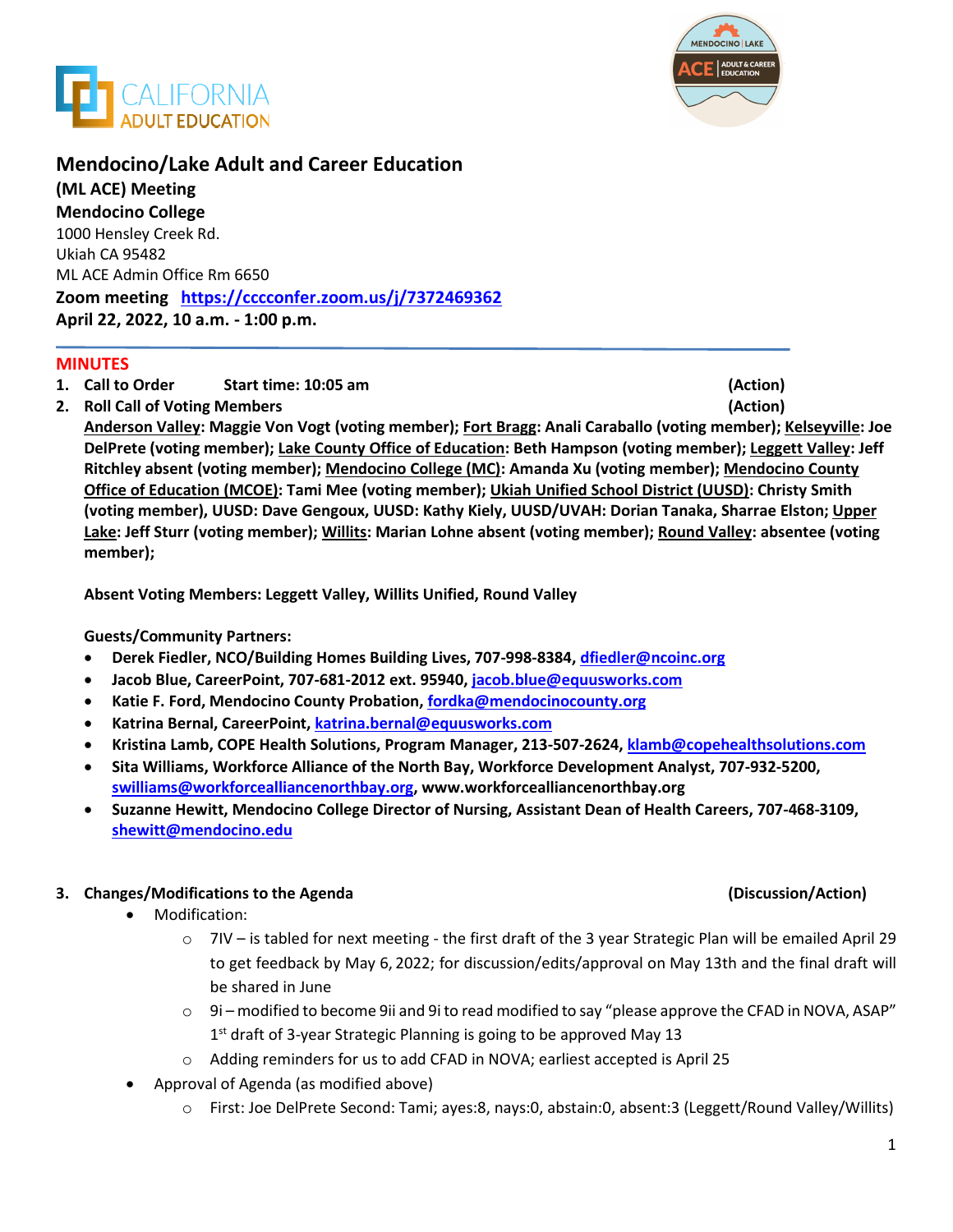



### **4. Consent (Action)**

*All consent items are acted upon by a single vote with no discussion, unless pulled from Consent and placed on the agenda as a regular item.* 

- Approval of March 11, 2022 Minutes
	- o Changes: Pg. 1: Add UVAH to "UUSD/UVAH: Dorian Tanaka"; and Pg.5: correct site for Dave Gengoux from Willits to Ukiah Adult School
	- o Approval of ML-ACE Monthly Meeting Calendar 2022-2023
	- o First: Maggie/Second: Christy; ayes:8, nays:0, abstain:0, absent:3 (Leggett/Round Valley/Willits)

## **5. Overview of next 6 months (Discussion)**

- Euline reviewed the deadlines and upcoming events for the next 6 months. (see appendix A)
	- $\circ$  Next meetings May 13, June 10, July 11, August 19 and Sept 16 2022.
		- May 13, 2022
			- o 3 year Strategic Plan first draft
		- June 1, 2022
			- o 20/21 and 21/22 Member Expense Report due in NOVA (Q3)
		- June 10, 2022
			- o Approve 3 year Strategic Plan at the meeting
		- June 20,2022
			- o 3 year Strategic Plan due in NOVA
		- June 30, 2022
			- o End of Q4
		- **July 15, 2022** 
			- $\circ$  Student data due in TE (Q4) Final

# **6. One-Time Fund and MC-fund requests (Total Request: \$12,124.94) (Discussion/Action)**

- \$40,000 is set aside for one pot, \$28,000 to be used/accessed by members quarterly; \$12,000 set aside for low enrolled Mendocino College non-credit college courses (low enrollment is calculated at the end of each semester)
- Anderson Valley Adult School Maggie Von Vogt
	- o \$776.94 Desk Chairs and tables
		- Revised to \$369.00 for 2 adjustable desk chairs (due to receiving used standing desk) (see appendix B)
	- $\circ$  \$2,668.00 HiSET online access
		- **Purchase on-line transferable 8 HiSET licenses (5 Spanish and 3 English)**
		- to use in the basic skills classes for both English and Spanish speaking students
		- the previously purchased program included a Spanish version which was not good and needed to switch to a new program called AZTEC (see appendix C)
	- o Approval of proposal
		- First: Christy/Second: Jeff Sturr; ayes:7, nays:0, abstain:1 (AVUSD-Maggie), absent:3 (Leggett/Round Valley/Willits)
- Mendocino County Office of Education (MCOE) Tami Mee
	- o \$1,260.00 Year-Two of designated subject teacher credentialing fee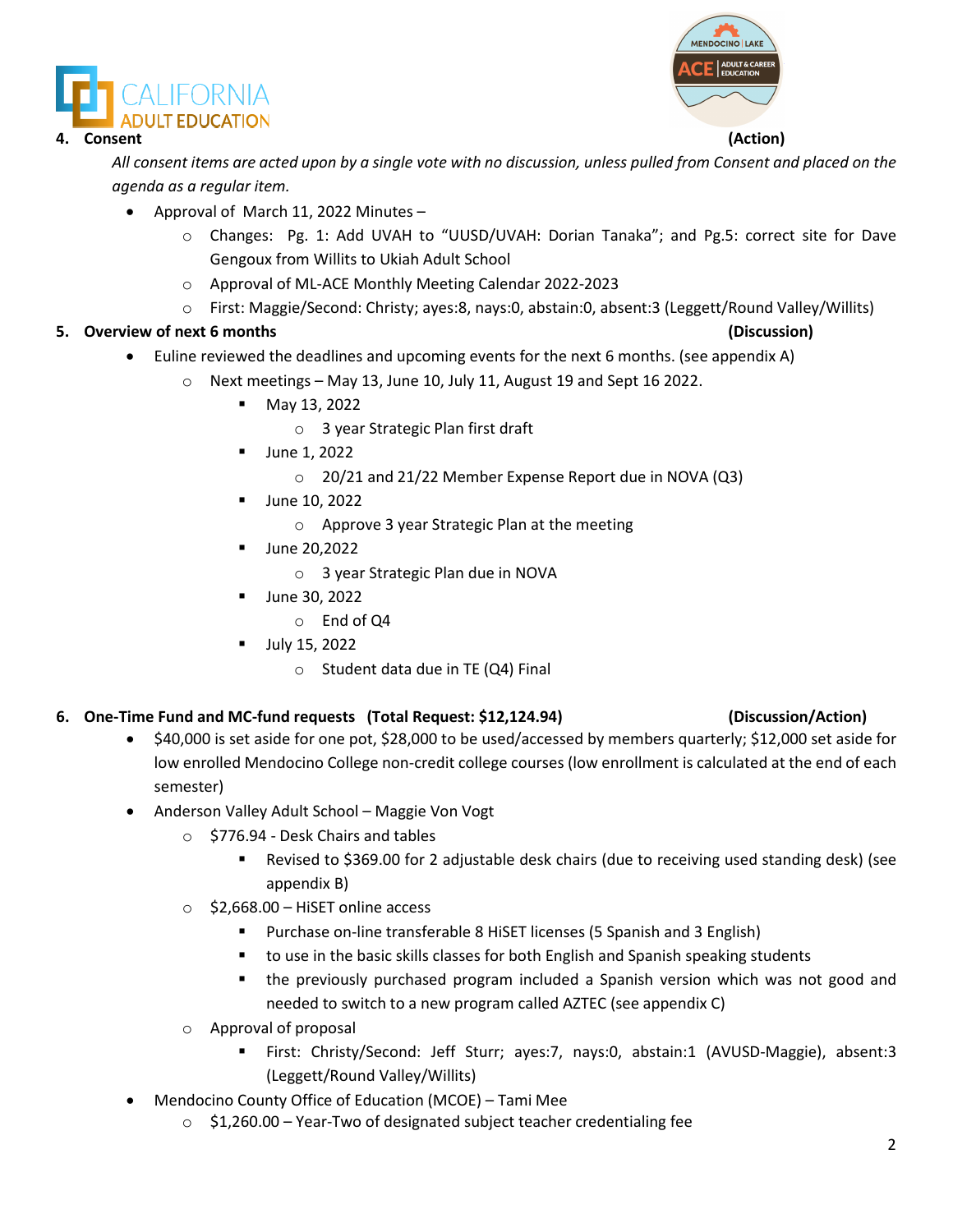



- Medical assisting instructor and Phlebotomy instructor
- Able to do all paid funding through a one-time proposal for year-one credentialing fee
- Mandatory program which must be completed for them to continue teaching these courses
- Previously, ADA was used to cover this expense; funding stream changed and lost these funds (see appendix D)
- Approval of proposal
	- First: Joe/Second: Beth; ayes:7, nays:0, abstain:1(MCOE-Tami), absent:3 (Leggett/Round Valley/Willits)
- UVAH–Ukiah Adult School Dorian Tanaka, Sharrae Elston (Requesters)
	- o \$1,260.00 Desktop computer
		- Replacing a desktop computer, used by teacher for 10 years
		- **EXECUTE:** Current computer is slow and has many glitches
		- Computer is used for report, student surveys, creation of student goals, progress on goals (see appendix E)
	- o Approval of proposal
		- First: Joe/Second: Maggie; ayes:7, nays:0, abstain:1 (UUSD-Christy), absent:3 (Leggett/Round Valley/Willits)

## **7. Director's Update (Discussion)**

- CAEP Consortium Fiscal Administration Declaration: 2022-23 in NOVA
	- o Preview of CFAD was sent in the April packet
	- o Five components:
		- **Fiscal Declaration Fiscal Agent** 
			- o Mendocino College/Joe Atherton
		- **Agencies and Certifiers** 
			- o Please review and make sure your agency information is correct
		- Certifications and Assurances (see appendix F)
			- o (read out loud)
		- Member Allocations (Guest: Joe Atherton)
			- o Chart shared and solicitation of questions and feedback
				- $\circ$  Chart in NOVA includes 2019 to 2023: from 20/21 May to 22/23 May
			- o Joe Atherton (fiscal agent)
				- o only changes based on COLA; possible increase depending on what the state decides in June.
		- Governance of Rules and Regulations (see appendix H)
			- o (read out loud)
			- o Answers and wording on #16 and #17 will be revised by Euline & Christy
	- o CFAD Documents in NOVA submitted then members will go into NOVA and approve CFAD (see appendix G)
	- o The consortium member approval in NOVA will be considered your motion to approve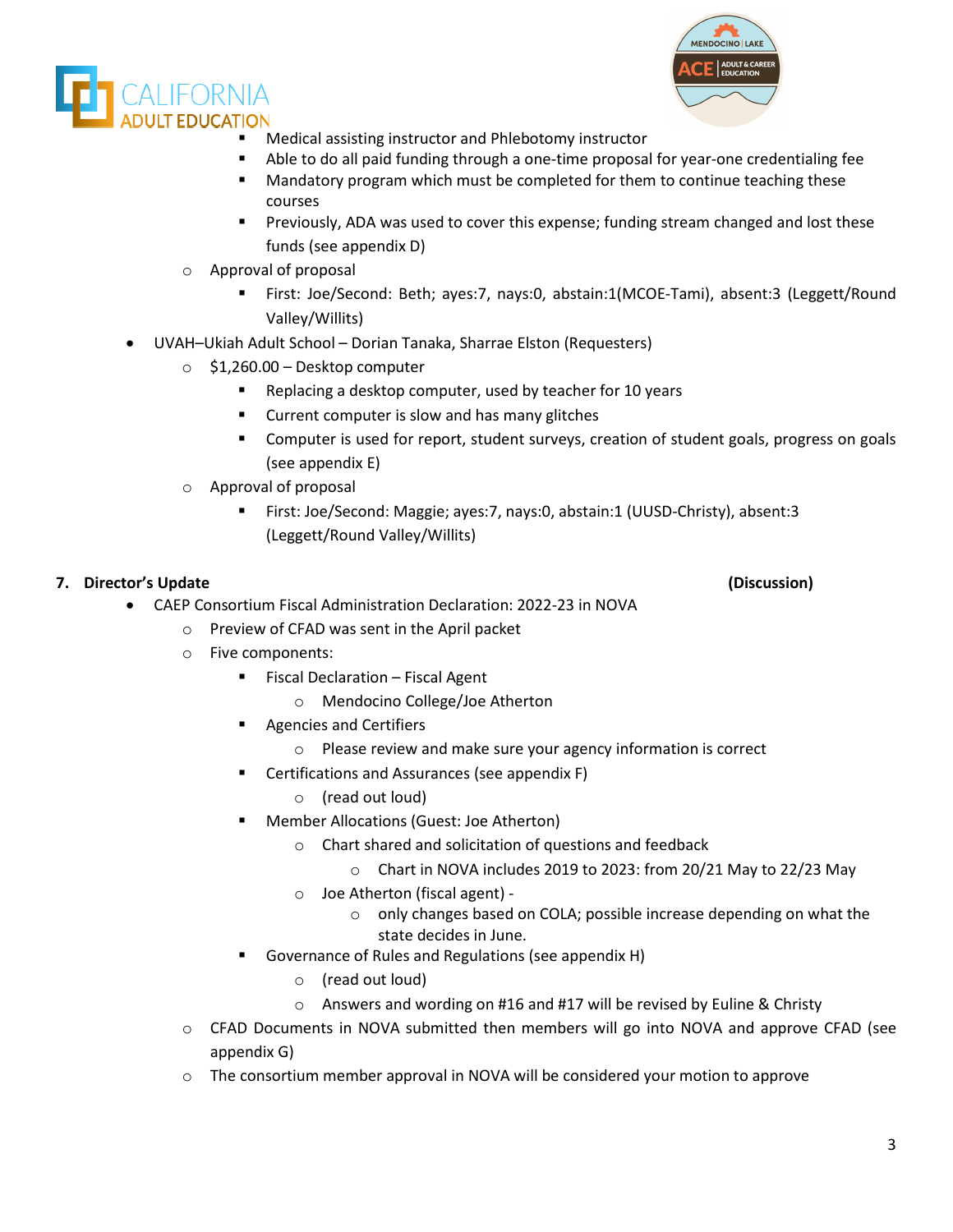



# **8. Member Update—concerns, issues, information sharing (if appropriate) (Discussion)**

- Member update Google sheet shared (additional discussions below)
- Anderson Valley
	- $\circ$  No big news to share. Programming is chugging along and all is well! We've seen a decline in attendance in all classes post-spring break. Is everyone getting busier again? Sick? Spring fever? The Galbreath Wildlands Preserve in Yorkville is promoting this virtual event (all in Spanish). Please share with Spanish speakers HS age and above who are interested in conservation and combatting climate change <http://cei.sonoma.edu/rostros>
- Fort Bragg Unified
	- o Coni--I'm with AV, we are plugging along. Many HSD students are graduating. (6 so far) Many ESL-Citizenship students have attained citizenship. In the last 2 years 24 students have become citizens. Concerned about the future of our ESL program, particularly the class we have offered 8:30-10:30 am, T, W, and Th for many, many years at one of the school sites, making it so easy for parents to attend after they have dropped off their children (many of them walking). We have enrolled 6 new Citizenship students in the ESL/Citizenship class, and along with 3 continuing students, all are planning to submit an application for citizenship during this 8-week term. https://sites.google.com/fbusd.us/coastal-adultschool
- Kelseyville Unified
	- o Joe--With the closure of Konocti Adult, I am receiving a lot of enrollment requests. Please do not give my cell phone number to possible students. I have been asked going to attend LC Tribual Health's "To Honor one is to Honor All" It recognizes PreK - 12, College and Vocational native American Graduates. I will have a table and will provide information on my program and I am hoping to have info on MLACE Programs. The date is 6/8/22 from 4 - 7
- Lake County of Education
	- $\circ$  In-person graduations for our CNA and MA Programs will take place in late May. We look forward to graduating all of our MA students (who have a VERY high class average this year) and all of our spring CNAs. Recruiting sufficient students to make enrollment targets is still a concern. Social media advertising results and Zoom info sessions are looking good thus far. We will see how many applicants ultimately apply, and if we have the same "summer bleed" issues we've had before. Our recruitment period for our CNA and MA programs that start next fall is underway! We are accepting applications through May 22, 2022. Virtual Zoom info sessions are going very well. Students who missed our final live info session can watch a pre-recorded session as part of the application process. https://www.lakecoe.org/AdultEd
- Leggett Valley –
- Mendocino County of Education
	- o Programs are going well, hoping to return to pre-covid enrollment numbers in the fall. Medical supplies are very hard to come by making it challenging for training.
- Mendocino College (Centers, HSE/HEP)
	- o Fiesta Day at the Lake Center and the Coast Center, May 12 and May 13 (Coast). Maria Conchita and Euline will bring our tent and table full of information.
- Round Valley -
- Ukiah Adult School
	- o UVAH: In March, two students successfully found jobs one with the school district! U.V.A.H. was featured in a Ukiah Daily Journal article.
	- $\circ$  ESL Prep: Enrollment and attendance has increased over the past 2 months.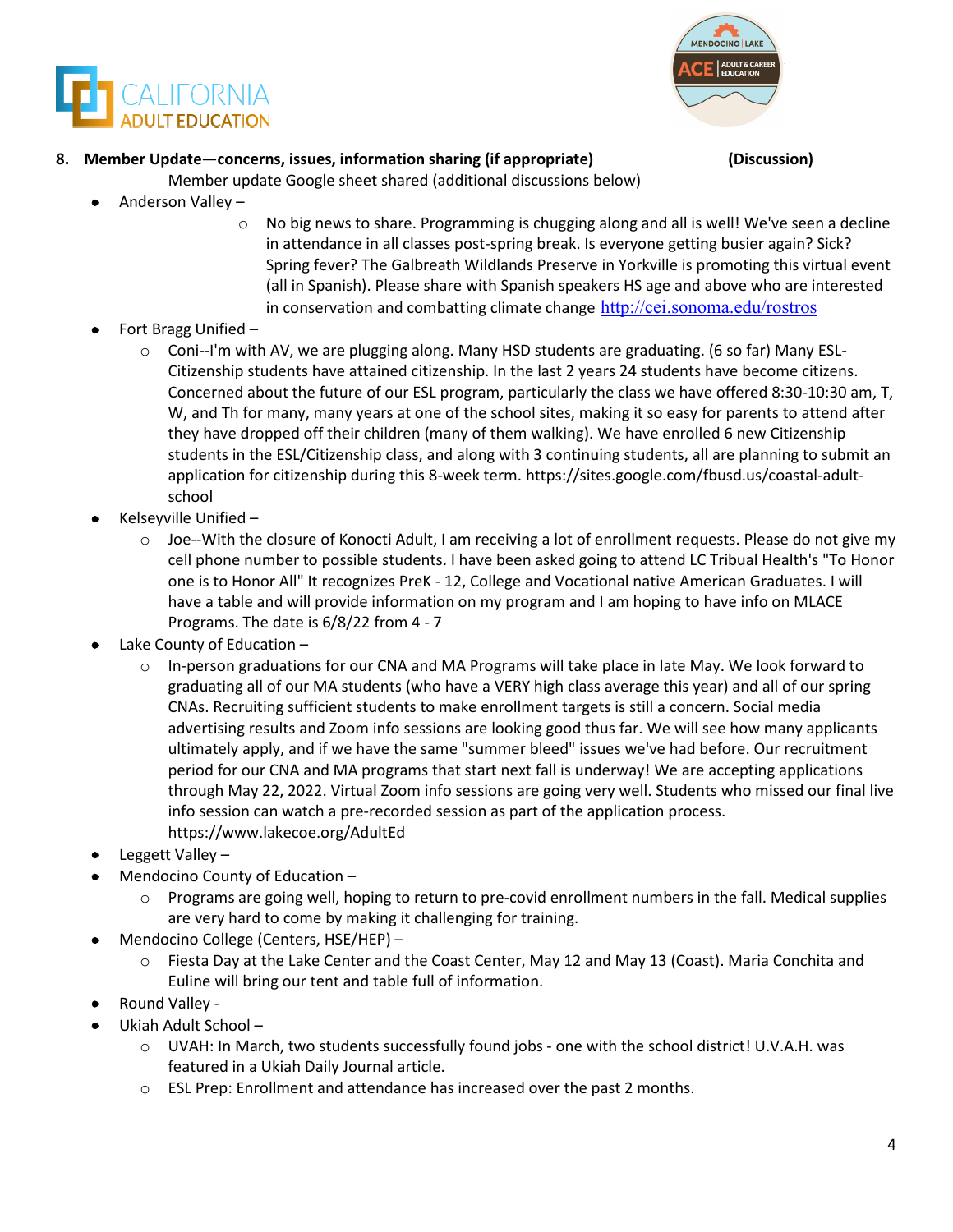o Citizenship: The last citizenship class session, for the 2021-2022 school year, starts Monday, April 25, 2022, 6:30pm to 9:30pm, in Room 1 at Ukiah Adult School, for more information visit: <http://www.ukiahcitizenship.com/>

 $\circ$  High School Diploma-Main Campus: 19 graduates as of 4/8, many getting close to finishing. May 26th, 6:00 pm at UHS cafeteria will be in person graduation ceremony. Facebook post linking to our online registration form has resulted in many new enrollments and leads for all programs.

- o High School Diploma-Inmates: First graduate yesterday will be able to attend our in-person graduation on 5/26.
- o High School Diploma-Round Valley: more students attending and contacting Susan
- o VN Program : Planning to raise tuition to \$8400 for next cohort, this will facilitate being able to raise instructor hourly wage, has not been raised in 7 years. Christy hopes to release application for next cohort June 2022, if we can finalize two new instructors to complete our faculty needs. If we cannot, will delay release of applications.
- o Pearson Vue Testing Center: Weekly testing averages about 15 participants, teacher-credentialing exams continue to be the most popular.
- Upper Lake Unified
	- o We have enrolled 6 new students in 2021/2022; staffing concerns
- Willits Unified
	- o Consistency in Leadership Concerns

### **9. Public Comments/ Correspondence --via Zoom (Discussion)**

*MLACE (Mendocino Lake Adult & Career Education) welcomes public input. This agenda item is limited to matters that are under the jurisdiction of the ML ACE and are not listed elsewhere on this agenda. Comments are limited to three minutes per person, and 10 minutes per topic. Action on these matters is not allowed.*

- *Public comments received from:* 
	- o Sita Williams, Workforce Alliance of the North Bay (Workforce Board)<br>■ We are hosting a pilot training directory on the Workforce Allia
		- We are hosting a pilot training directory on the Workforce Alliance Website. Please add your training programs. It is basic - no dates, but links to your program webpages: <https://www.workforcealliancenorthbay.org/training-directory/>- questions? contact me at [swilliams@workforcealliancenorthbay.org](mailto:swilliams@workforcealliancenorthbay.org)
- Kristina Lamb, Program Manager with COPE Health Solutions at Adventist Health.
	- o We facilitate the Health Scholar Program. 213-507-2624 klamb@copehealthsolutions.com
- Derek Fiedler, NCO, Building Homes/Building Lives, 707-998-8384, dfiedler@ncoinc.org
	- Two of the three graduates have already secured full-time employment with local contractors. Link to short article announcing the graduation of our recent cohort - [https://www.ncoinc.org/about](https://www.ncoinc.org/about-us/news/three-students-graduate-from-nco-building-homes-building-lives/)[us/news/three-students-graduate-from-nco-building-homes-building-lives/.](https://www.ncoinc.org/about-us/news/three-students-graduate-from-nco-building-homes-building-lives/)

## **10. Adjournment Time: 12:22 pm (Action)**

- **First motion/Seconded/Approved** 
	- o Joe/Christy ayes:8, nays:0, abstain:0, absent:3 (Leggett, Round Valley, Willits)

## **A. Reminders:**

## **a. Meeting Date and Time**: **May 13, 2022, at 10 am-1:00 pm**

- i. 3-year Strategic Planning: First draft will be presented
- ii. **See link: [Consortium Input NOVA 2022-2025 Strategic Planning Agency Information](https://docs.google.com/spreadsheets/d/1AJM-lxW_nu4X09NjZHai-COv3TcNLHkcqeVGl-ex55U/edit%23gid=0)**

MENDOCINO LAKE ADULT & CAREER